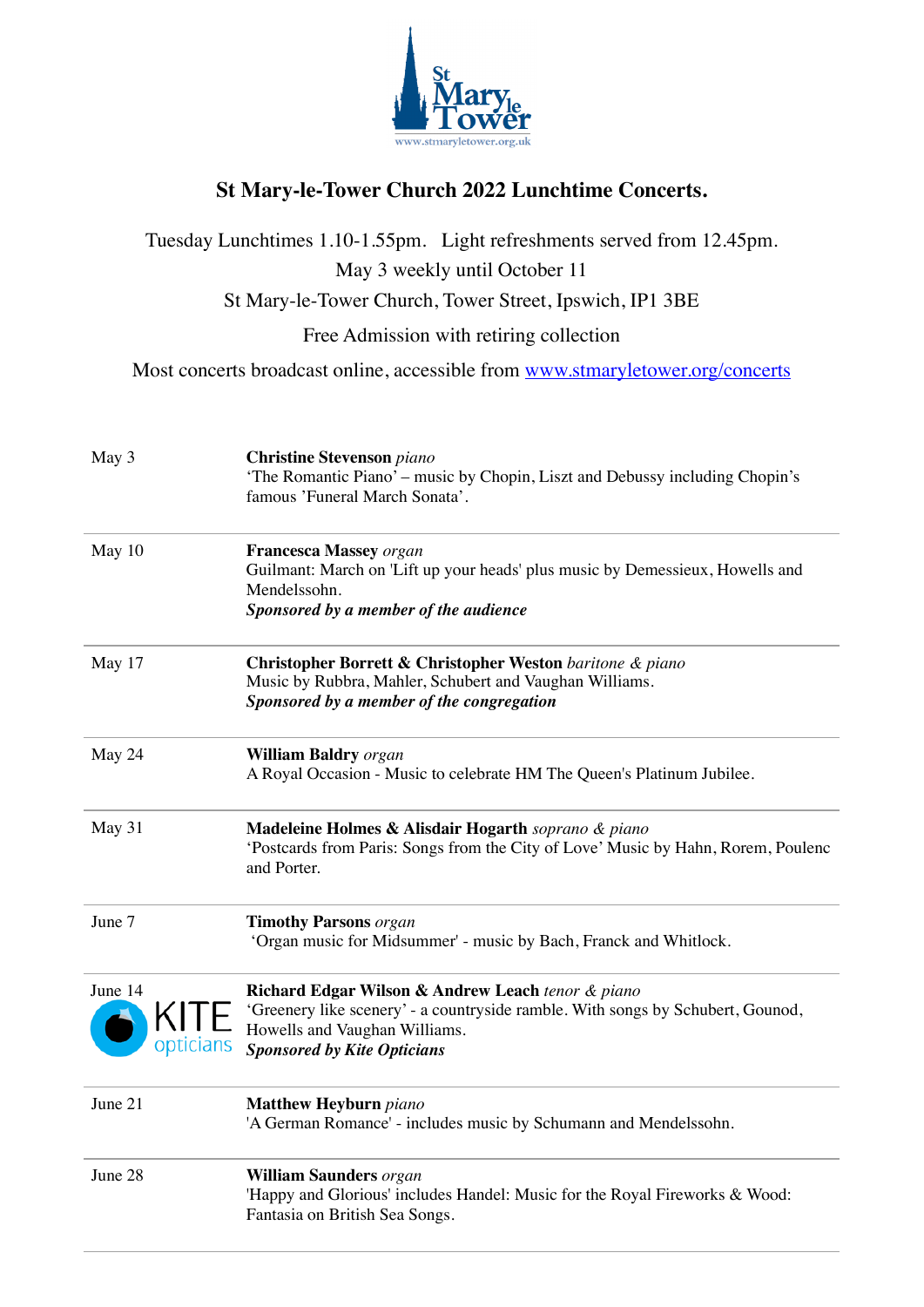| July 5<br><b>CORY BROTHERS</b>                                                   | <b>Jeffery Wilson &amp; Christopher Weston</b> Saxophones & Piano<br>'The Saxophone - from Birth to Immaturity'<br><b>Sponsored by Cory Brothers</b>                                                                     |
|----------------------------------------------------------------------------------|--------------------------------------------------------------------------------------------------------------------------------------------------------------------------------------------------------------------------|
| July 12<br>Suffolk Organists' Association                                        | <b>Robin Walker</b> organ<br>Organ Favourites for Lunchtime - includes Bach's Toccata & Fugue in D minor,<br>Gabriel's Oboe, and Widor's ever-popular Toccata.<br><b>Sponsored by the Suffolk Organists' Association</b> |
| July 19<br>hurchmanor $\curvearrowright$<br>The Churchmanor Estates Company plo  | <b>Andrew Leach piano</b><br>'A walk in the garden' - Music by Bridge, Debussy, Grainger, Joplin, Ketèlbey,<br>MacDowell, Mayerl, Rachmaninov & Sculthorpe.<br><b>Sponsored by Churchmanor Estates</b>                   |
| July 26                                                                          | Rebecca German & Tom Carr soprano & piano<br>'Night and Dreams' - includes works by Richard Rodney Bennett & Gabriel Fauré.                                                                                              |
| August 2                                                                         | Kay Dawson & Owen Dawson french horn & piano<br>Music for horn and piano by Saint-Saens, Tillmetz and Dunhill.                                                                                                           |
| August 9<br>Suffolk Organists' Association                                       | <b>Nicholas Freestone</b> organ<br>Bach: Toccata, Adagio and Fugue in C (BWV 564) and works by Brahms, Schumann<br>and Howells.<br><b>Sponsored by the Suffolk Organists' Association</b>                                |
| August 16                                                                        | <b>Anglia Baroque</b><br>'The Muses Delight' - String music from the 17th & 18th centuries.                                                                                                                              |
| August 23<br>Castons                                                             | <b>Michael Nicholas organ</b><br>Music by Buxtehude, Bach (Prelude and Fugue in E minor, BWV 548, 'The<br>Wedge'), Elgar, Howells, and a mystery item.<br><b>Sponsored by Castons</b>                                    |
| August 30<br>huschmanor $\curvearrowleft$<br>The Churchmanor Estates Company plo | Sokolowski Trio piano, violin and cello<br>The Sokolowski Trio plays the colourful and lyrical Piano Trio in D minor by Anton<br>Arensky.<br><b>Sponsored by Churchmanor Estates</b>                                     |
| September 6<br><b>CORY BROTHERS</b>                                              | Georgia Morse cello<br>Bach: Third Cello Suite, Bloch: First Suite for Cello, Cassadò: Suite for Cello.<br><b>Sponsored by Cory Brothers</b>                                                                             |
| September 13<br>Castons                                                          | <b>Stephen &amp; John Cooper</b> baritone & piano<br>'A Feast of English Song' - includes songs by Quilter, Ireland and Finzi.<br><b>Sponsored by Castons</b>                                                            |